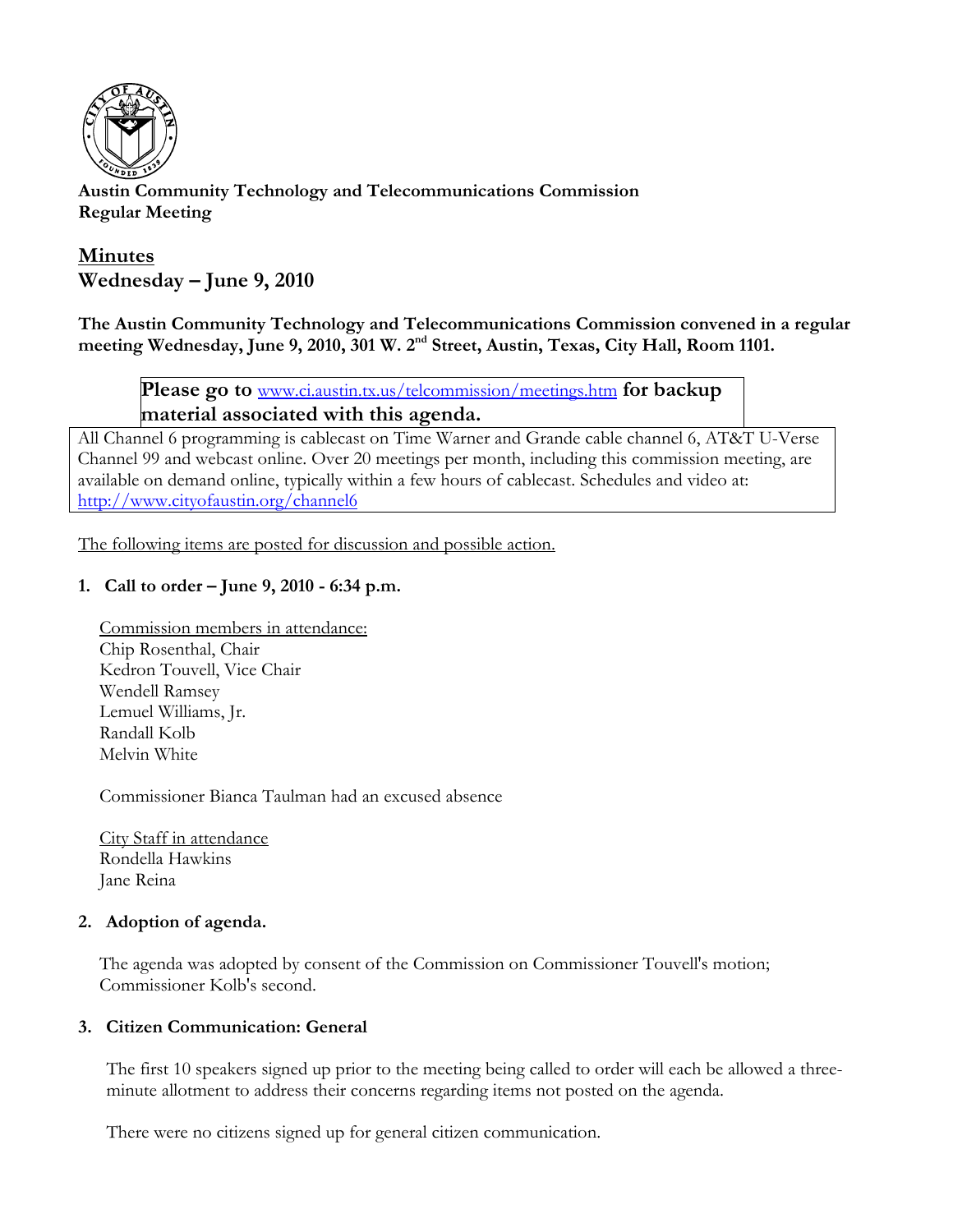## **4. Approval of minutes – May 12, 2010 Commission regular meeting.**

## **The minutes from the regular meeting of May 12, 2010 were approved on Commissioner Kolb's motion; Commissioner Williams' second. Motion passed on a 6-0-0 vote. (Commissioner Taulman absent.)**

#### **5. Staff Briefings (Rondella Hawkins)**

a. Legislative, Regulatory and Policy update. (wp5)

Rondella Hawkins, Manager of the City of Austin's Office of Telecommunications & Regulatory Affairs gave the legislative, regulatory and policy update which included a report on the FCC's Proposed Third Way for Classification of Broadband Services or "Title Two Light"; the FCC Universal Service Proceeding; the FCC Intergovernmental Rights-of-Way Task Force and Key Congressional leaders announce plan to update the Communications Act.

## **6. Old Business**

a. Discussion and possible action on recommendations to Council on the 2011 budget. (Rosenthal)  $(wp6)$ 

**Motion to reconsider the Austin Community Technology and Telecommunications action on June 9, 2010 with regards to 2011 funding for the ascertainment study was approved on Commissioner Kolb's motion; Commissioner Touvell's second. Motion passed on a 6-0-0 vote. (Commissioner Taulman absent.)**

#### **7. New Business**

a. Appointment of Grant for Technology Opportunities Program's (GTOPs) annual task force. (Rosenthal) (wp2)

**Motion to create the Grant for Technology Opportunities Program's (GTOPs) Annual Task Force with Commissioners Williams, White and Touvell as members was approved on Commissioner's Touvell's motion; Commissioner Williams' second. Motion passed on a 6-0- 0 vote. (Commissioner Taulman absent.)**

## **8. Public Forum on the Request for Proposal (RFP) for public access TV management services to start no earlier than 7:00 p.m. (wp1)**

Mary Anderson would like the RFP to state that service to the public be number one and also to strike the clause that the station should earn a certain amount of money as a goal. She asked there be lower cost for training.

Ruth Epstein would like the RFP to state that management follows the same rules regarding the first amendment that city departments must follow.

David Kobievowski stated that it is critical for our democracy to have public access. The Austin public access studios could be a more comfortable environment.